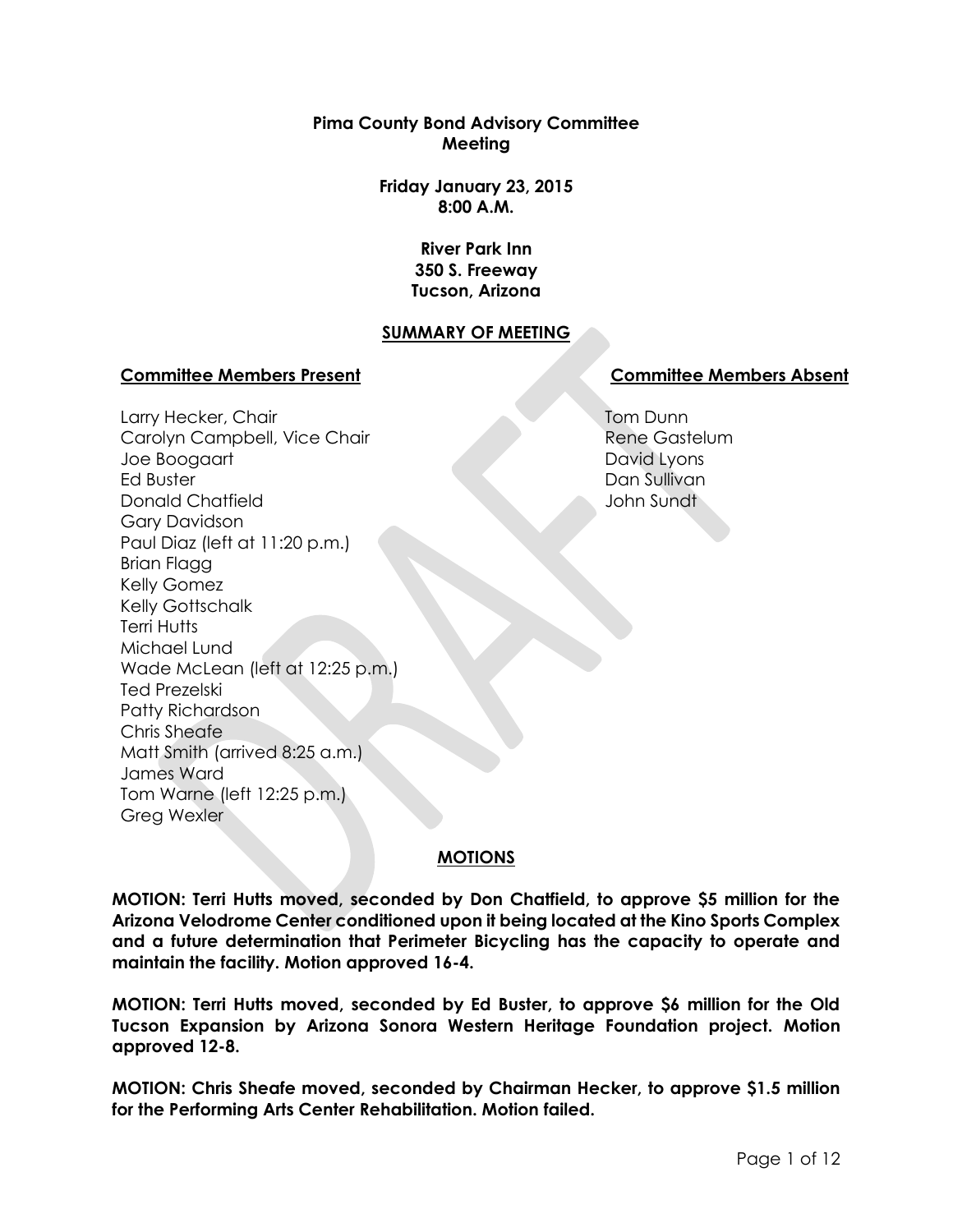**MOTION: Brian Flagg moved, seconded by Vice-Chair Campbell, to approve \$25 million for Pedestrian Safety and Walkability Improvements. The motion was amended to approve \$25 million for Pedestrian Safety and Walkability Improvements, with the eventual inclusion of a final list of projects that may not be exactly the same as the proposed list. Then the motion was restated to approve \$25 million for Pedestrian Safety and Walkability Improvements, with the projects specified on the project sheet, but with the opportunity for more input from communities that did not participate. Motion approved 18-2.**

**MOTION: Gary Davidson moved, seconded by Joe Boogaart, to delete the \$100 million in Road Repair suggestion. Motion approved 19-1.**

**MOTION: Ted Prezelski moved, seconded by Ed Buster, to approve \$1.5 million for the JobPath Program Facility. Motion approved 19-1.**

**MOTION: Gary Davidson moved, seconded by Terri Hutts, to approve the El Corazon – Santa Cruz River: Rillito and Canada del Oro Confluence project at \$10 million. Motion approved 20-0.**

**MOTION: Greg Wexler moved, seconded by Don Chatfield, to delete the Lower Santa Cruz Levee Extension project. Motion approved 20-0.**

**MOTION: Paul Diaz moved, seconded by Ted Prezelski, to approve all three projects (40th Street Drainage, South 7th Ave. Between West 28th and 20th Streets Drainage, and East 32nd ½ Street Drainage) for a total of \$7.7 million. Motion approved 19-1.**

**MOTION: Terri Hutts moved, seconded by Don Chatfield, to approve the Cemetery Wash project for \$2 million. Motion approved 20-0.** 

**MOTION: Vice-Chair Campbell moved, seconded by Don Chatfield, to approve \$1,936,363 for the Pascua Yaqui Tribe Regional Drainage Construction project. Motion approved 20-0.** 

**MOTION: Tom Warne moved, seconded by Greg Wexler, to approve \$25 million for the Innovation/Technology Building UA Tech Park – Bridges project. Motion approved 14-5.** 

**MOTION: Greg Wexler moved, seconded by Wade McLean, to approve \$10,772,000 for Science Park Drive. Motion approved 14-5.**

**Motion: Greg Wexler moved, seconded by Tom Warne, to approve \$31 million for the Sonoran Corridor. Motion approved 17-2.**

**MOTION: Wade McLean moved, seconded by Greg Wexler, to approve \$15 million for the Oro Valley Business Accelerator. Motion approved 18-1.** 

**MOTION: Terri Hutts moved, seconded by Greg Wexler, to approve \$30 million for the UAMC South Campus and Behavioral Health Pavilion. Motion approved 14-2.**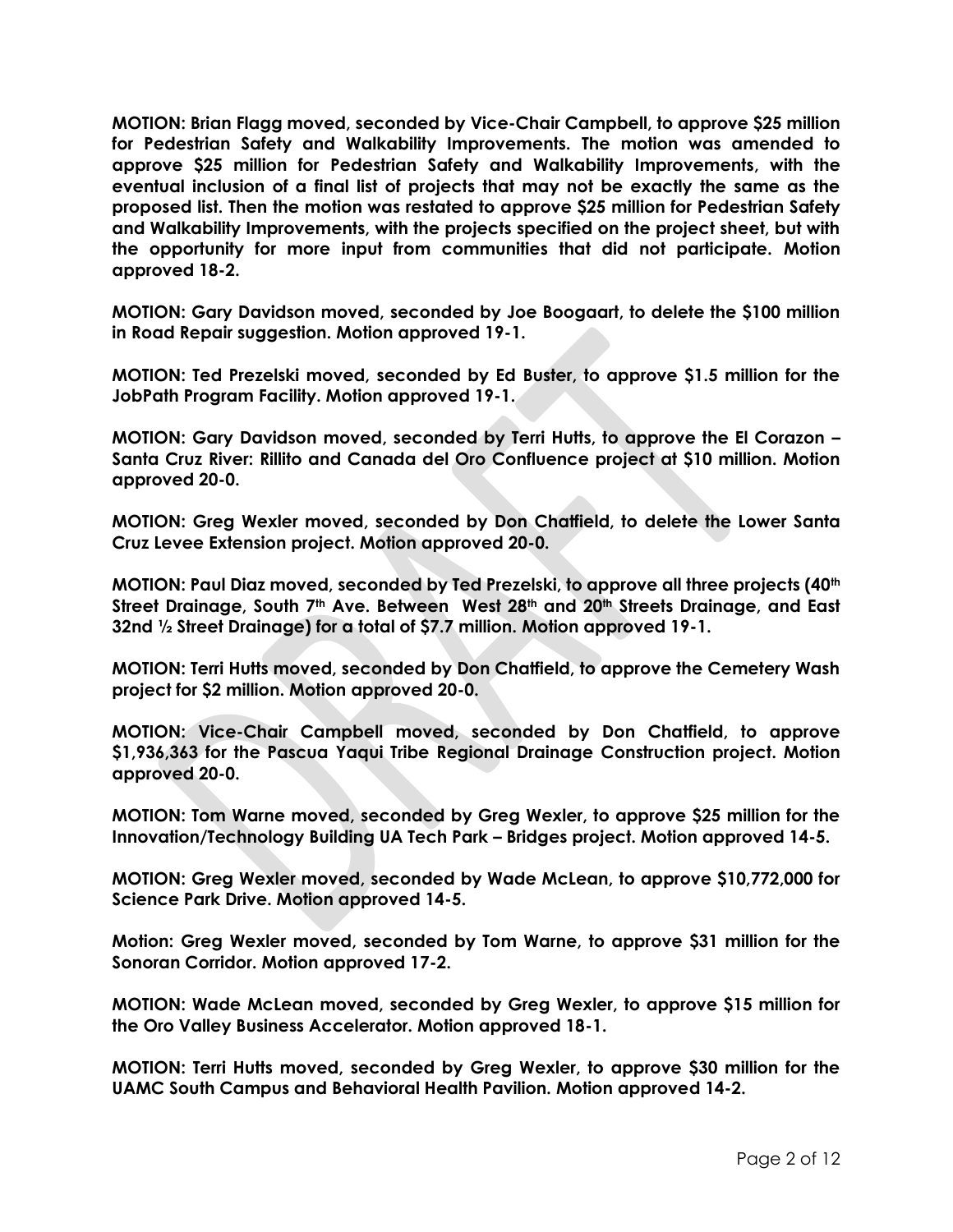**MOTION: Greg Wexler moved, seconded by Carolyn Campbell, to approve \$5 million for the Davis Monthan Air Force Base Land Acquisition Program. Motion approved 15-2.** 

**MOTION: Gary Davidson moved, seconded by Terri Hutts, to approve \$2 million for the Downtown Legal Services Building Asbestos Abatement and Fire Sprinklers project. Motion approved 17-0.**

**MOTION: Terri Hutts moved, seconded by Ed Buster, to approve \$2.5 million for elections equipment. Motion approved 16-1.** 

**MOTION: Vice-Chair Campbell moved, seconded by Don Chatfield, to delete the Southern Arizona Mining and Industrial Technology Center. Motion approved 17-0.** 

**MOTION: Gary Davidson moved, seconded by Don Chatfield, to approve \$3 million for the Marana Pool Renovations, and decrease the Marana Heritage and Cultural Park by \$3 million. Motion approved 17-0.** 

## **MEETING SUMMARY**

## 1. Welcome

The meeting began at 8:05 a.m. with a quorum.

## 2. Approval of the January 9, 2015 meeting summary

**MOTION: Terri Hutts moved, seconded by Ed Buster, to approve the January 9, 2015 meeting summary, with two corrections to spelling of Tom Warne's name. Motion approved 19-0.**

## 3. Planning for a possible 2015 bond election – Items continued from previous meetings

Chairman Hecker provided an overview of how much in bond funding the Committee has moved forward to date, and how much was still left to consider during today's meeting.

Pima County Supervisor Richard Elias thanked the Committee and spoke in support of open space, neighborhood reinvestment, affordable housing, pedestrian safety, and JobPath projects.

### Arizona Velodrome Center – Kino Campus

Speakers in support of the project: Damion Alexander Jon Roberts Joey Iuliano Richard DeBernardis Eric Hankins Kayla Hankins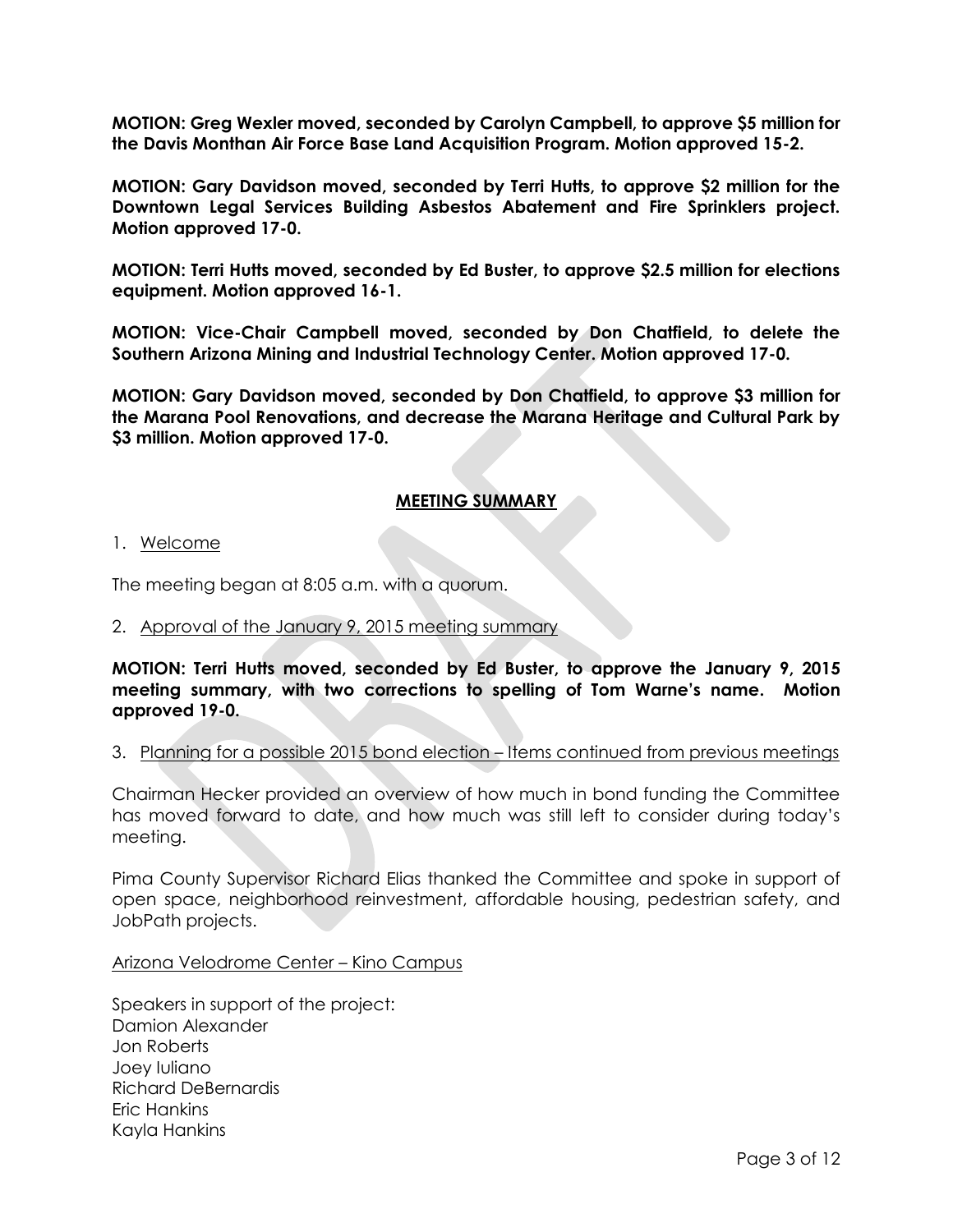Don Melhado Mo Martazavi Steven Morganstern Tom Neiman Olivia Ruiz David Swanson Lauren Hall

County Administrator Chuck Huckelberry stated that he could support this project if it is located at the Kino Sports Complex and provided that there is time to more fully vet the capacity of Perimeter Bicycling to operate and maintain the facility.

# **MOTION: Terri Hutts moved, seconded by Don Chatfield, to approve \$5 million for the Arizona Velodrome Center conditioned upon it being located at the Kino Sports Complex and a future determination that Perimeter Bicycling has the capacity to operate and maintain the facility.**

Committee discussion:

- This is an expensive sport, so why can't the proponents come up with at least \$1 million to get it started?
- The bikes are actually less expensive than regular bikes and most facilities make the equipment available to kids for little or no cost.
- Economic bang for this is huge.
- Land is available for this west of downtown and I-10, which may make more sense economically.
- Kino was the approved location.
- Naming rights will be valuable.
- No hotels near Kino site, but is along the Loop.
- If another location comes along, we could consider so long as it is before voters vote.

## **Motion approved 16-4.**

## Old Tucson Expansion by Arizona Sonora Western Heritage Foundation

Mr. Huckelberry explained that Old Tucson is located on County property and any of the fixed assets are County assets. If the new non-profit is awarded the lease through a competitive process, they will be responsible for all operations and maintenance costs. Old Tucson used to be the number 2 or 3 tourist attraction before the fire. Bond funding is for repurposing the assets.

## **MOTION: Terri Hutts moved, seconded by Ed Buster, to approve \$6 million for the Old Tucson Expansion by Arizona Sonora Western Heritage Foundation project.**

Speakers in support: Anne Maley Corey Knot Rhonda Wilson Angelo Joaquin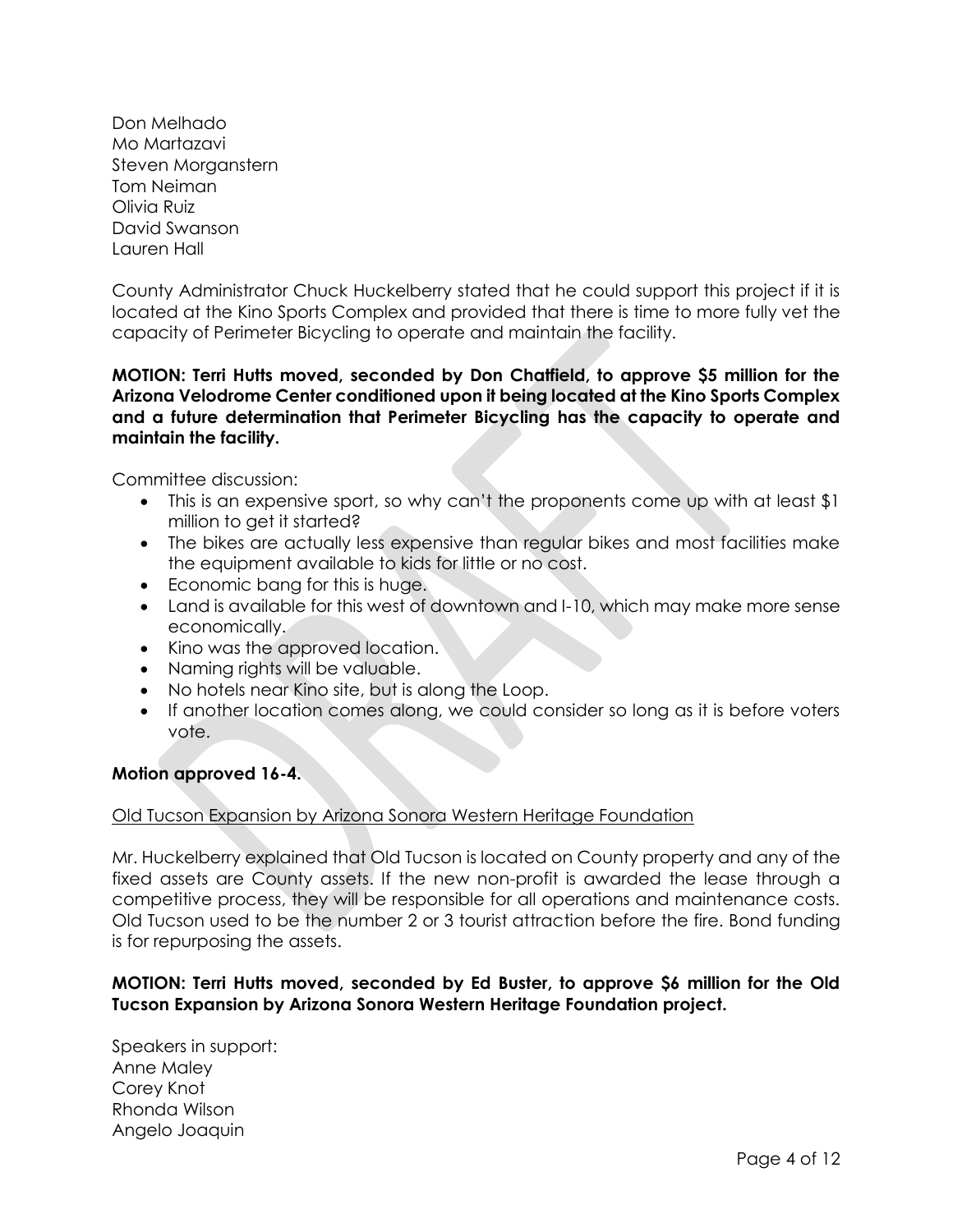Robert Carriera Donald Bredberg Gayle Castaneda Brent DeRaad Jessica Figueroa Annie Sykes Charles Young

Committee discussion:

- Mr. Bredberg confirmed that \$8 million, including the \$2 million in other funding, is enough to achieve the goals.
- Would like to see financial statements to understand better if they have the capacity to operate the facility. Mr. Huckelberry confirmed that the County will review financial records during the competitive leasing process, which needs to start soon.
- Cannot support a facility when the private sector has been unable to do so.
- There are higher public needs than Old Tucson and the Velodrome.

# **Motion approved 12-8**

## Performing Arts Center Rehabilitation

Mr. Huckelberry stated that he can now recommend the project after receiving the City of Tucson's most recent letter addressing damages and future management.

## **MOTION: Chris Sheafe moved, seconded by Chairman Hecker, to approve \$1.5 million for the Performing Arts Center Rehabilitation.**

Committee discussion:

- Attendees should fund this and there's already been too much investment in downtown.
- The \$1.5 million budget has been refined and it does not include tenant improvements.
- Disappointment with the City's response.
- Most immediate need is the roof replacement.
- This is throwing good money after bad.
- Just recently found damage from leaking roof, but it is recent damage.

## **Motion failed.**

## Pedestrian Safety and Walkability Improvements

Speakers in support of the project: Steve Brown Senator Steve Farley Mark Reynolds Nicole Koch Ryan Anderson for Mayor Rothschild Val Schaffer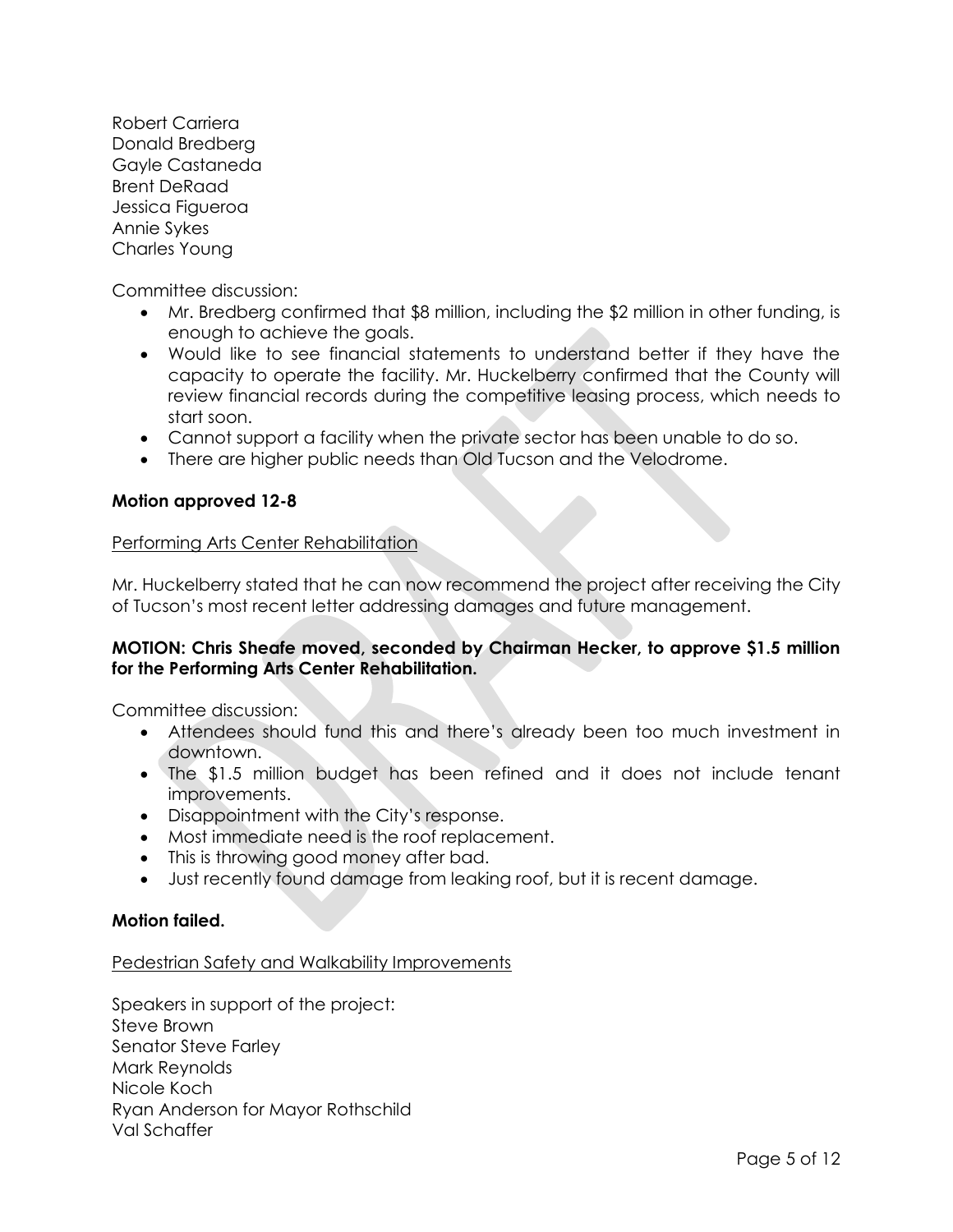Ann Woods Glenn Furnier Colby Henley Joy Herr-Cardillo Michael Bends BJ Cordova Andrew Korchmaros Rico Otero Theresa Pena Maia Ingram Reynolds Saunders Keyla Niebla Julie Zapolski Tim Colson Amy Smith Emily Yetman Joy Mockbee Shipherd Reed Denis Cournoyer Louisa O'Meara Elliot DuMont Chris Gans Sami Hamed

Committee discussion:

- This could be similar to the Neighborhood Reinvestment program in that a process for prioritizing projects could be developed by the Committee.
- RTA funding is available, but it is not enough. This funding would supplement the RTA funding.
- Many neighborhoods built in the 1950's do not have adequate sidewalks.
- City Code requires adjacent property owners to fix the sidewalks.
- No, this is not a gifting concern.

# **MOTION: Brian Flagg moved, seconded by Vice-Chair Campbell, to approve \$25 million for Pedestrian Safety and Walkability Improvements.**

Mr. Huckelberry stated that the Committee could approve \$25 million for specific projects, or approve \$25 million and then develop the program rules.

City Transportation Director Daryl Cole, verified the statement about the City Code, stated that the City has at least \$300 million in sidewalk needs and that he supports this project.

Committee discussion continued:

- Support project as is with \$21 million for specific projects and \$4 million for categorical applications.
- Living Streets Alliance did what the Committee asked; they requested specific projects from jurisdictions, but some jurisdictions chose not to participate.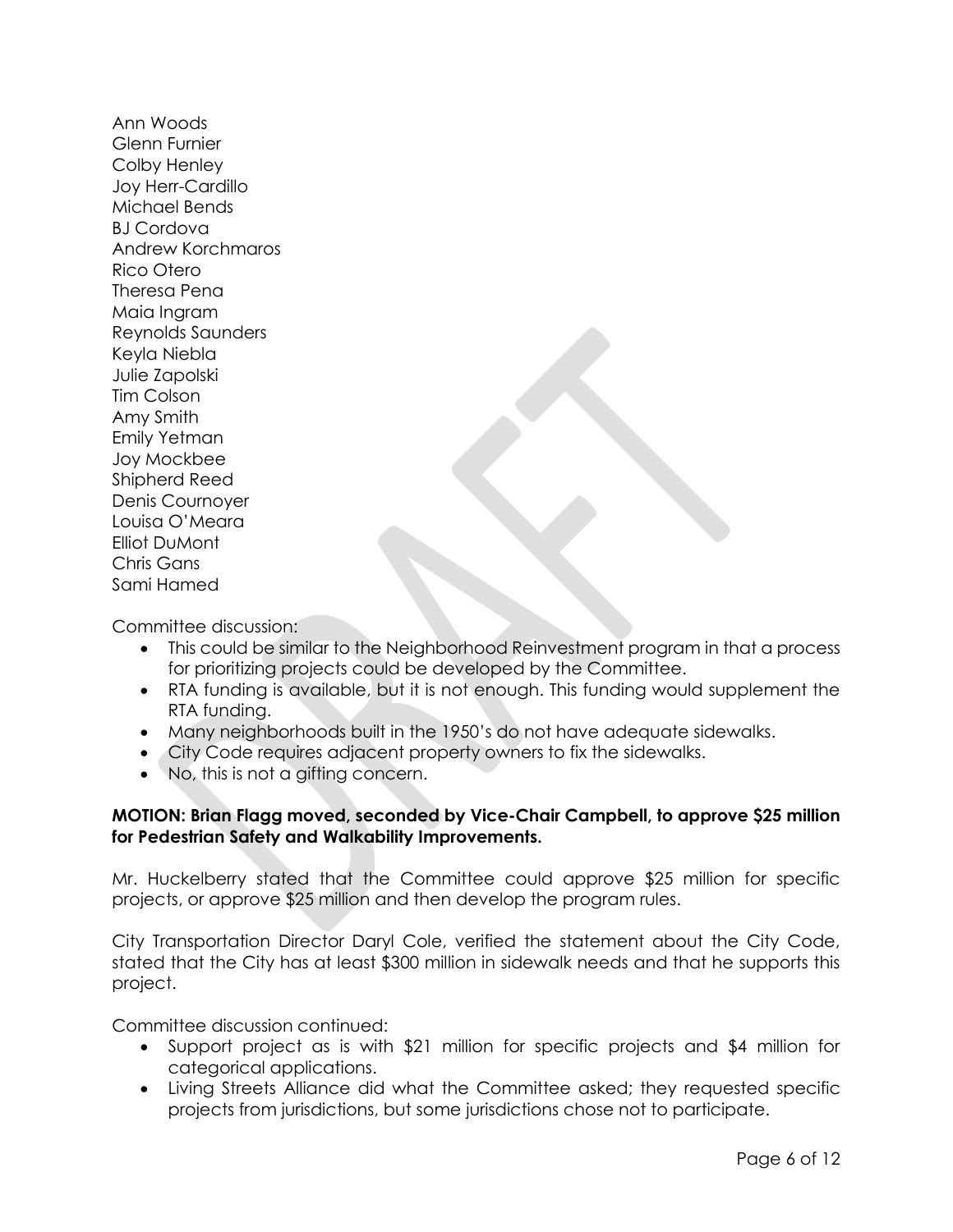- No problem with the funding going where the need is as opposed to a percentage to each jurisdiction.
- This is just a drop in the bucket compared to the need.
- Improvement districts would be much faster.
- These supporters will get out the vote.
- These specific projects are in the top quartile of projects identified in the PAG pedestrian plan.
- We need to renew the RTA for another 20 years to increase funding for this, and we need more HURF and a gas tax increase. But this proposal is in front of us now.

## **The motion was amended to approve \$25 million for Pedestrian Safety and Walkability Improvements, with the eventual inclusion of a final list of projects that may not be exactly the same as the proposed list.**

Committee discussion continued:

- Not comfortable approving the project without a set project list.
- We should tentatively approve the list and do more outreach to the jurisdictions that did not participate to refine the list.
- Could continue the item.
- North side of Roger Road project is within unincorporated Pima County.
- We need to consider the needs of the millennium generation, and how to retain and attract them for jobs.
- Uncomfortable voting for the motion like this just because other jurisdictions chose not to participate.
- We have to start somewhere.

**Motion restated: Approve \$25 million for Pedestrian Safety and Walkability Improvements, with the projects specified on the project sheet, but with the opportunity for more input from communities that did not participate. Motion approved 18-2.**

### \$100 million in Road Repair

Speakers in support: Dave Devine Nelson Roush

# **MOTION: Gary Davidson moved, seconded by Joe Boogaart, to delete the \$100 million in Road Repair suggestion.**

Mr. Huckelberry explained that he does not support the use of property taxes for road repair or sidewalks because it is not equitable, and would prefer a gas tax increase.

Committee discussion:

- Important to preserve what we have.
- Support for \$100 million in road repair as it has been good for Tucson and is more important than many other projects.
- We should resolve this locally and the Board should vote for a tax for it.
- Legislature continues to shift costs to local government.
- We seriously need a gas tax increase.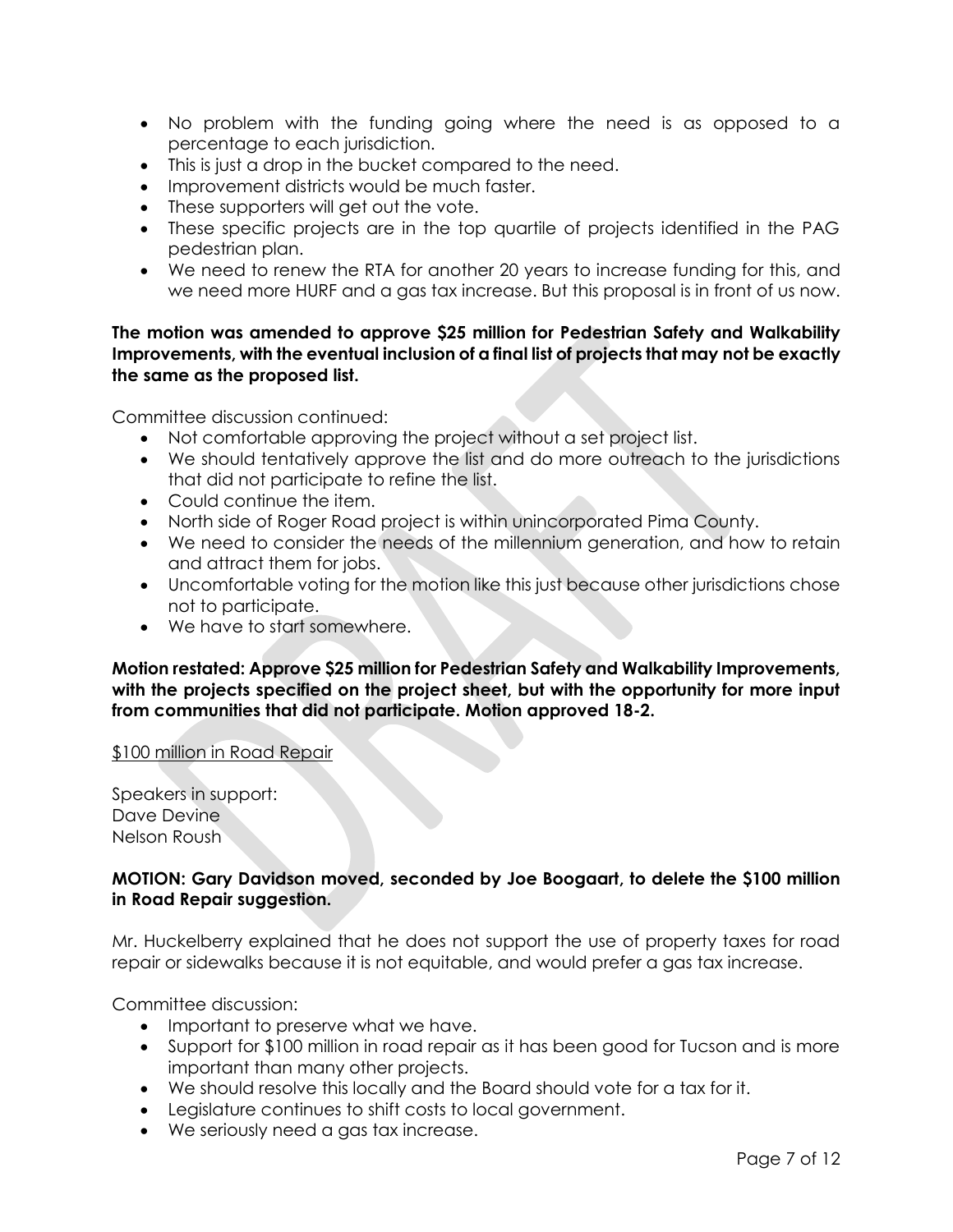# **Motion approved 19-1.**

## 4. Planning for a possible 2015 Bond Election

## JobPath Program Facility

Hermi Cubillos presented the project.

# **MOTION: Ted Prezelski moved, seconded by Ed Buster, to approve \$1.5 million for the JobPath Program Facility.**

Mr. Huckelberry suggested co-locating the facility with the Pima County OneStop, or locating separate buildings on the same campus. Ms. Cubillos responded that JobPath needs a central location, whereas the two locations discussed for Pima County OneStop are on the west or south sides of town.

## **Motion approved 19-1.**

El Corazon – Santa Cruz River: Rillito and Canada del Oro Confluence

**MOTION: Gary Davidson moved, seconded by Terri Hutts, to approve the El Corazon – Santa Cruz River: Rillito and Canada del Oro Confluence project at \$10 million. Motion approved 20-0.**

### Lower Santa Cruz Levee Extension

**MOTION: Greg Wexler moved, seconded by Don Chatfield, to delete the Lower Santa Cruz Levee Extension project. Motion approved 20-0.**

City of South Tucson 40<sup>th</sup> Street Drainage, South 7<sup>th</sup> Ave. Between West 28<sup>th</sup> and 20<sup>th</sup> Streets Drainage, and East 32nd ½ Street Drainage

Interim South Tucson City Manager Benny Young thanked the County for the Mission Basin improvements, but said they did not improve localized flooding in the area of these three projects. He stated that the priority for the projects is (1) 40<sup>th</sup> Street Drainage, (2) South 7<sup>th</sup> Ave. Between West 28<sup>th</sup> and 20<sup>th</sup> Streets Drainage, and (3) East 32md 1/2 Street Drainage.

**MOTION: Paul Diaz moved, seconded by Ted Prezelski, to approve all three projects (40th Street Drainage, South 7th Ave. Between West 28th and 20th Streets Drainage, and East 32nd ½ Street Drainage) for a total of \$7.7 million. Motion approved 19-1.**

### Cemetery Wash

Speakers in support: Mark Pugh Scott Rogers **MOTION: Terri Hutts moved, seconded by Don Chatfield, to approve the Cemetery Wash project for \$2 million. Motion approved 20-0.**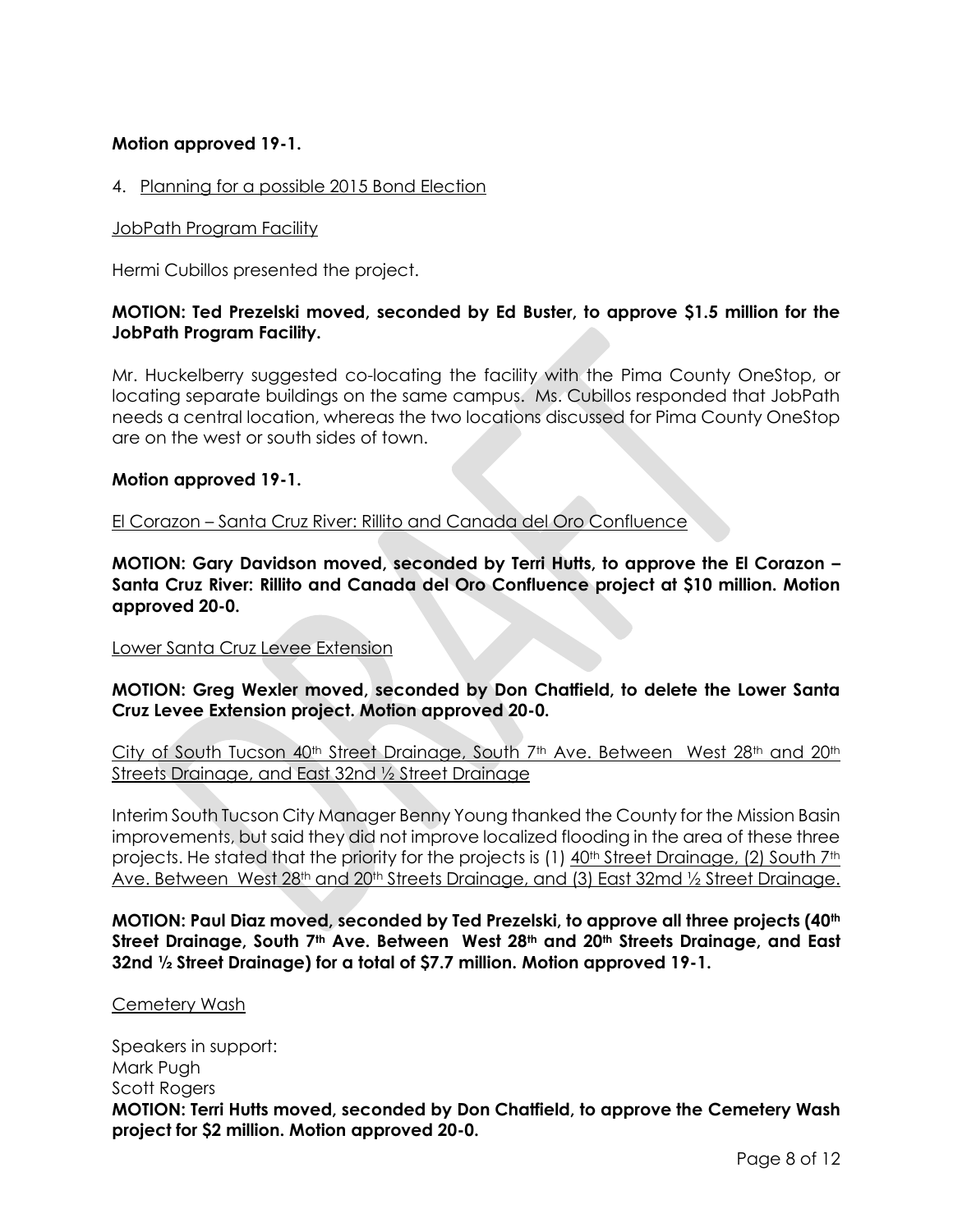# Pascua Yaqui Tribe Regional Drainage Construction

# **MOTION: Vice-Chair Campbell moved, seconded by Don Chatfield, to approve \$1,936,363 for the Pascua Yaqui Tribe Regional Drainage Construction project. Motion approved 20-0.**

## Pima County OneStop Center

Dave Devine spoke in support but recommended a 25 percent match for this and other economic development projects.

# **MOTION: Gary Davidson moved, seconded by Tom Warne, to approve \$6,737,000 for the Pima County OneStop Center. Motion approved 20-0.**

## Innovation/Technology Building UA Tech Park – Bridges

David Allen spoke in support of the project. Dave Devine spoke in support, but called for a 25 percent match.

Mr. Huckelberry explained that the project would build upon \$12 million in drainage and sewer improvements that the County has already put into the project area. In his memo, Mr. Huckelberry recommended \$15 million. The UA has requested \$25 million from the County with a \$20 million match. There will be more discussion on the details of the project.

# **MOTION: Tom Warne moved, seconded by Greg Wexler, to approve \$25 million for the Innovation/Technology Building UA Tech Park – Bridges project.**

Committee discussion:

- Support for the project.
- Average annual job salary is \$90,000, but that is the average and 60 percent of the jobs don't require advanced degrees.
- Employees also spend money in the community that creates additional jobs.
- We could support a larger bond program if we had a better tax base and this is a project that will improve the tax base.
- Can't assume jobs will come just because we build a building.
- This is better because it is near the University.
- Great idea, but why can't the University builds it? Bruce Wright, UA, responded that UA Tech Parks does not have access to the University bonding, this would be funded in part through industrial development bonds and the UA Tech Park is capped at \$20 million for those bonds. Similar projects in Phoenix have had the support of local government. This will spur private development.
- Phoenix spent \$200 million in bonds for the downtown ASU campus. In our case the City of Tucson doesn't bond much, but Pima County does.
- University should fund this instead.

**Motion approved 14-5.** 

Science Park Drive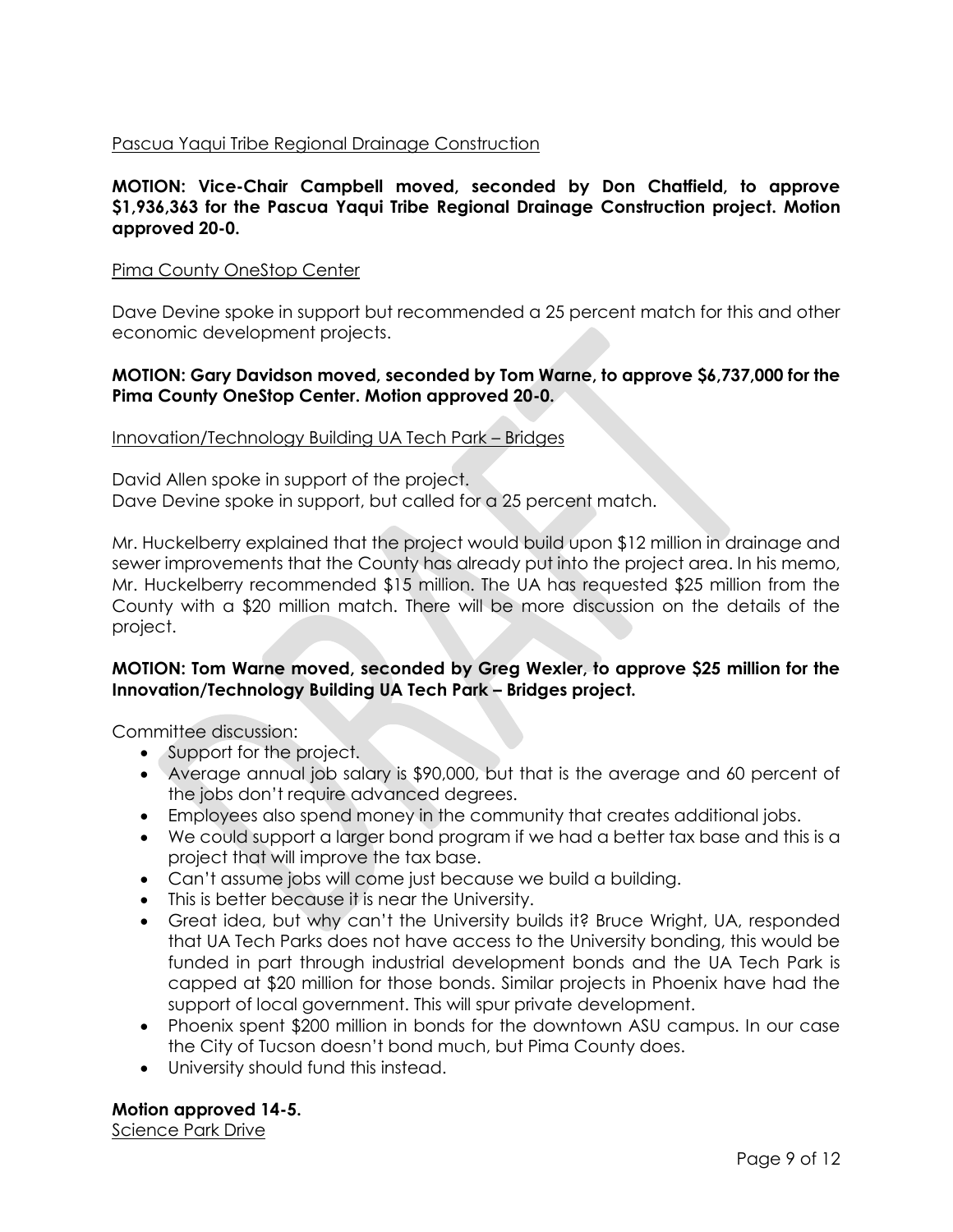Bruce Wright spoke in support of the project. Dave Devine spoke in opposition.

# **MOTION: Greg Wexler moved, seconded by Wade McLean, to approve \$10,772,000 for Science Park Drive.**

Brian Flagg stated that roads should not be paid for with property taxes just because they are called economic development.

## **Motion approved 14-5.**

## Sonoran Corridor

Albert Lannon and Dave Devine spoke in opposition. Ted Maxwell and Brent DeRaad spoke in support.

# **Motion: Greg Wexler moved, seconded by Tom Warne, to approve \$31 million for the Sonoran Corridor.**

The Committee was shown a 2 minute video of Taylor Lawrence, VP for Raytheon, speaking at a TREO luncheon in 2014.

Committee discussion:

- Why did project go from \$20 million to \$31 million? Mr. Huckelberry explained that the length of the project was extended to build a full 2 lane road, expandable in the future to 4 lanes.
- I-11 is a bad idea, but this is independent.
- I think repairing pot holes is a higher priority.
- Concern that these roads may bring opposition to the bond election.
- These roads are the single most important items.
- There is precedence for this as the County funded road improvements in this area from a 1979 bond election.
- This road will be a big driver for those residing in Sahuarita, Green Valley, Tubac, and Nogales because it cuts distance and time.

Terri Hutts disclosed that her husband works for Raytheon.

## **Motion approved 17-2.**

Oro Valley Business Accelerator

Speakers in support: Raymond Woosley Kelle Maslyn Ted Maxwell Dr. Paul August Ken Wertman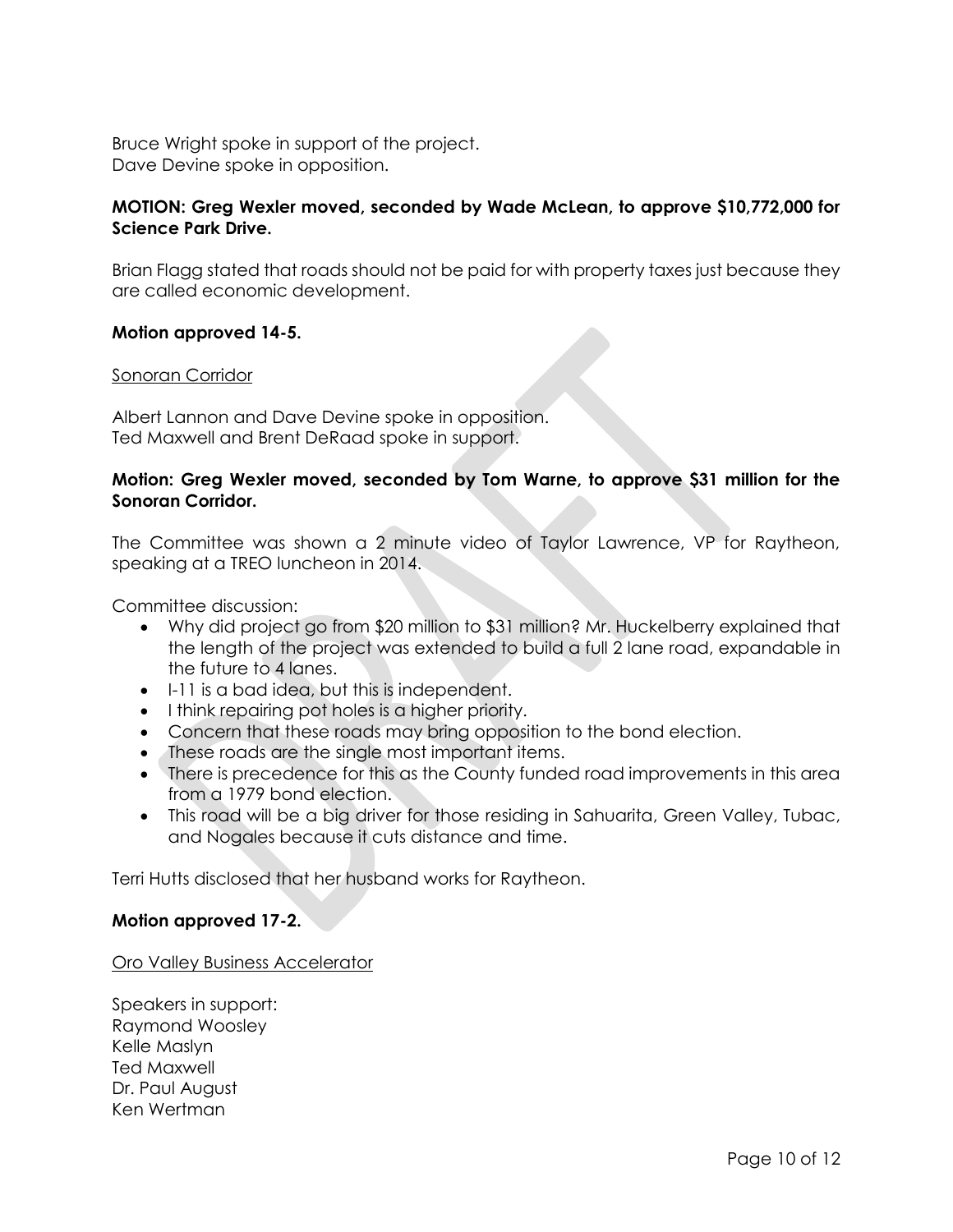Mr. Huckelberry stated that he highly recommends this project.

# **MOTION: Wade McLean moved, seconded by Greg Wexler, to approve \$15 million for the Oro Valley Business Accelerator. Motion approved 18-1.**

## UAMC South Campus and Behavioral Health Pavilion

Sarah Frost spoke in support of the project.

Mr. Huckelberry explained that the proposed project is now a \$30 million project, which includes \$5 million for buildout of the Behavioral Health Pavilion.

# **MOTION: Terri Hutts moved, seconded by Greg Wexler, to approve \$30 million for the UAMC South Campus and Behavioral Health Pavilion. Motion approved 14-2.**

## Davis Monthan Air Force Base Land Acquisition

Speakers in support: Bruce Dusenberry Scott Heins

Committee discussion:

- What has changed since Mr. Huckelberry previously recommended against this? Mr. Huckelberry explained that his previous proposal was to continue purchasing private and State Trust land in the approach-departure corridor, most of which was State Trust land. A few years ago, voters approved legislation that was supposed to make it easier to address the State Trust land via state/federal land exchanges. But the land department just informed him the legislation is very difficult to implement. In addition, the County just learned of private and State Trust land within the Base boundaries (not in the approach departure corridor), which the Base is paying to lease. This project addresses those properties within the Base boundaries. County would acquire the properties and then lease them to the Base for a nominal cost.
- Disagreement about the need to save the Air Force money.
- Cannot be funded under the general open space program as there are specific criteria that determine the eligible lands under that program.

**MOTION: Greg Wexler moved, seconded by Carolyn Campbell, to approve \$5 million for the Davis Monthan Air Force Base Land Acquisition Program. Motion approved 15-2.** 

### Downtown Legal Services Building Asbestos Abatement and Fire Sprinklers

**MOTION: Gary Davidson moved, seconded by Terri Hutts, to approve \$2 million for the Downtown Legal Services Building Asbestos Abatement and Fire Sprinklers project. Motion approved 17-0.**

Elections Equipment